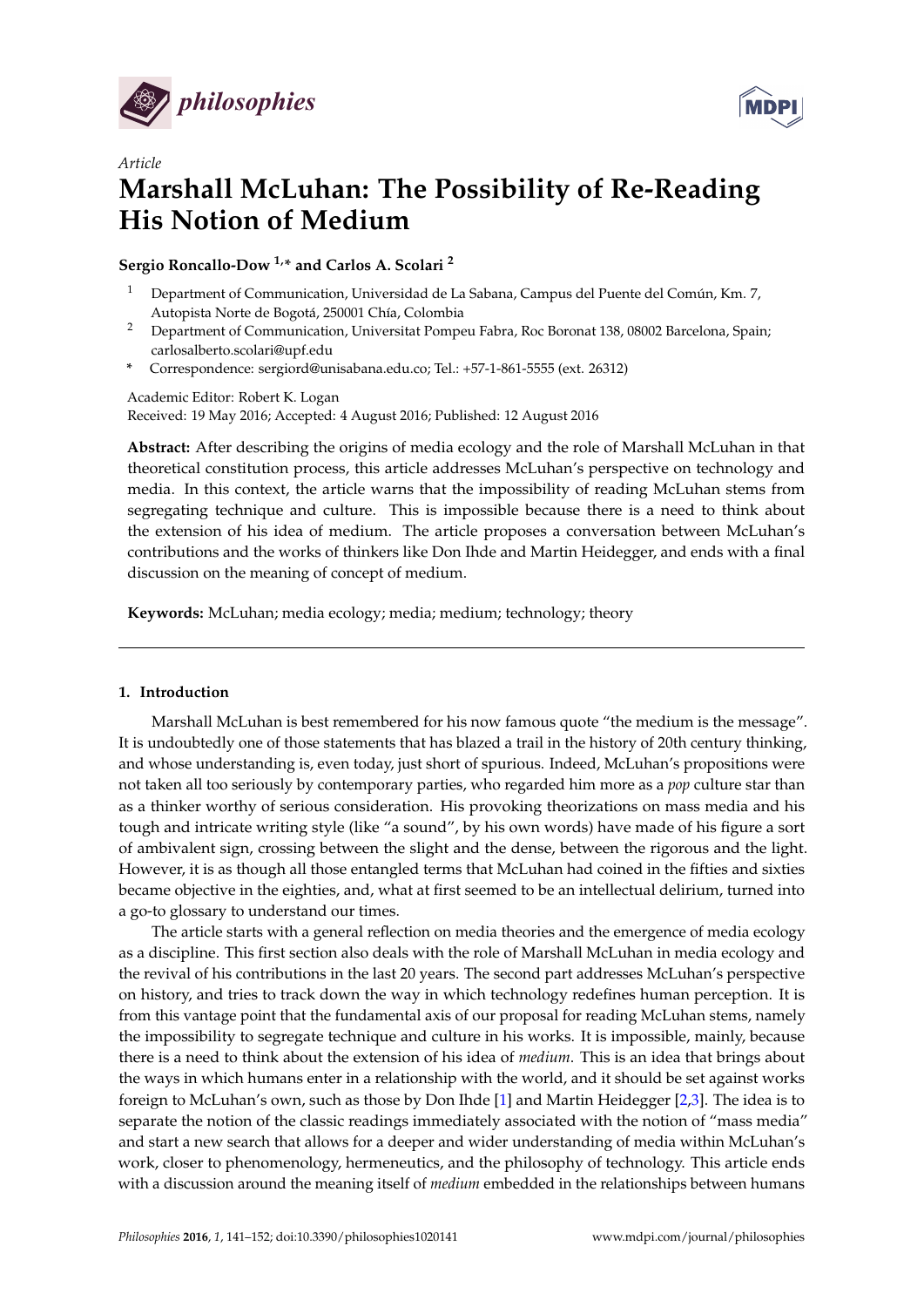and their techniques, and the way in which McLuhan couples technological pursuits with sensorial and thought organization.

#### **2. Theoretical Conversations**

## *2.1. Media Ecology in the Context of Communication Theories (This Section is Based on Scolari [\[4–](#page-10-3)[7\]](#page-10-4)*

What is a theory? According to widely-used dictionaries, a theory can be—simultaneously—speculative knowledge independent of all application, a series of laws that are related to an order or phenomenon, a hypothesis whose consequences are applied to a science (or an important part of it) and, for the Ancient Greeks, a religious process. As we can see, a theory covers anything from scientific explanations (of empiric or speculative origins, or so-called scientific theories) to religious practices. Etymologically, theory derives from the Greek for *observe* and is related to the action of looking or seeing. It comes from *theoros* (spectator), comprising both *thea* (a view) and *horar* (to see). In this article, we wish to re-examine the idea of theory, not so much related to seeing but closer to hearing: theory understood as a conversational field where different but more or less competent individuals talk about a specific theme. In other words, theories understood as something performed. If, as Austin [\[8\]](#page-10-5) said, we can make things with words, then scientists make theories. Within this context, analyzing conversations is essential to understanding a scientific domain.

Where are theories talked about? Universities, books and scientific journals, research centers and conferences all go to make up organizational settings where scientific discourse is produced, circulated and interpreted. Scientists are not limited to exchanging words. They also discuss hypotheses; they argue; they arrive at agreements—the so-called scientific consensus—and make compromises. From this perspective, a scientific field is more than a space where conflicts appear and different players make their symbolic stakes [\[9\]](#page-10-6) it is also a network of conversations, a fabric of linguistic compromises—in the sense of the theory of speaking acts [\[8](#page-10-5)[,10\]](#page-10-7) where these players define what kind of interaction they wish to hold with each other, in which class of conversation they are interested in taking part and how they will carry out these conversations. If we want to understand the activity of a scientific field, we need to look at their discussions, identify the speakers and listeners that go to make up the network of conversations and understand the acts of speaking and listening that take place inside this part of the *semiosphere* [\[11\]](#page-10-8).

Communication theories constitute a discursive field characterized by its heterogeneity. According to R.T. Craig:

The various traditions of communication theory each offer distinct ways of conceptualizing and discussing communication problems and practices. These ways derive from and appeal to certain commonplace beliefs about communication while problematizing other beliefs. It is in the dialogue among these traditions that communication theory can fully engage with the ongoing practical discourse (or metadiscourse) about communication in society [\[12\]](#page-10-9) (p. 120).

It could also be said that communication theories have been nothing more than a long conversation aimed at clarifying the meaning of the word communication.

Communication theories have been classified in different ways, based on their original discipline (sociology, psychology, anthropology, etc.); their explanatory system (cognitive, systemic, etc.); their organizational level (interpersonal, group, institutional, mass, etc.); their epistemological premise (empirical, critical, etc.) or their implicit conception of communicational practice (rhetoric, semiotic, phenomenological, etc.) [\[12\]](#page-10-9). In addition to considering theories as conversation, this article also proposes a new classification: generalist theories and specialized theories.

Generalist theories propose building integration or global tables for all of the processes that affect the communication world. Although a theory that explains everything is unimaginable, it is obvious that some theoretical constructions tend towards integration and generate an explanatory model of greater scope. Amongst the generalist theories, the Political Economy of Communication and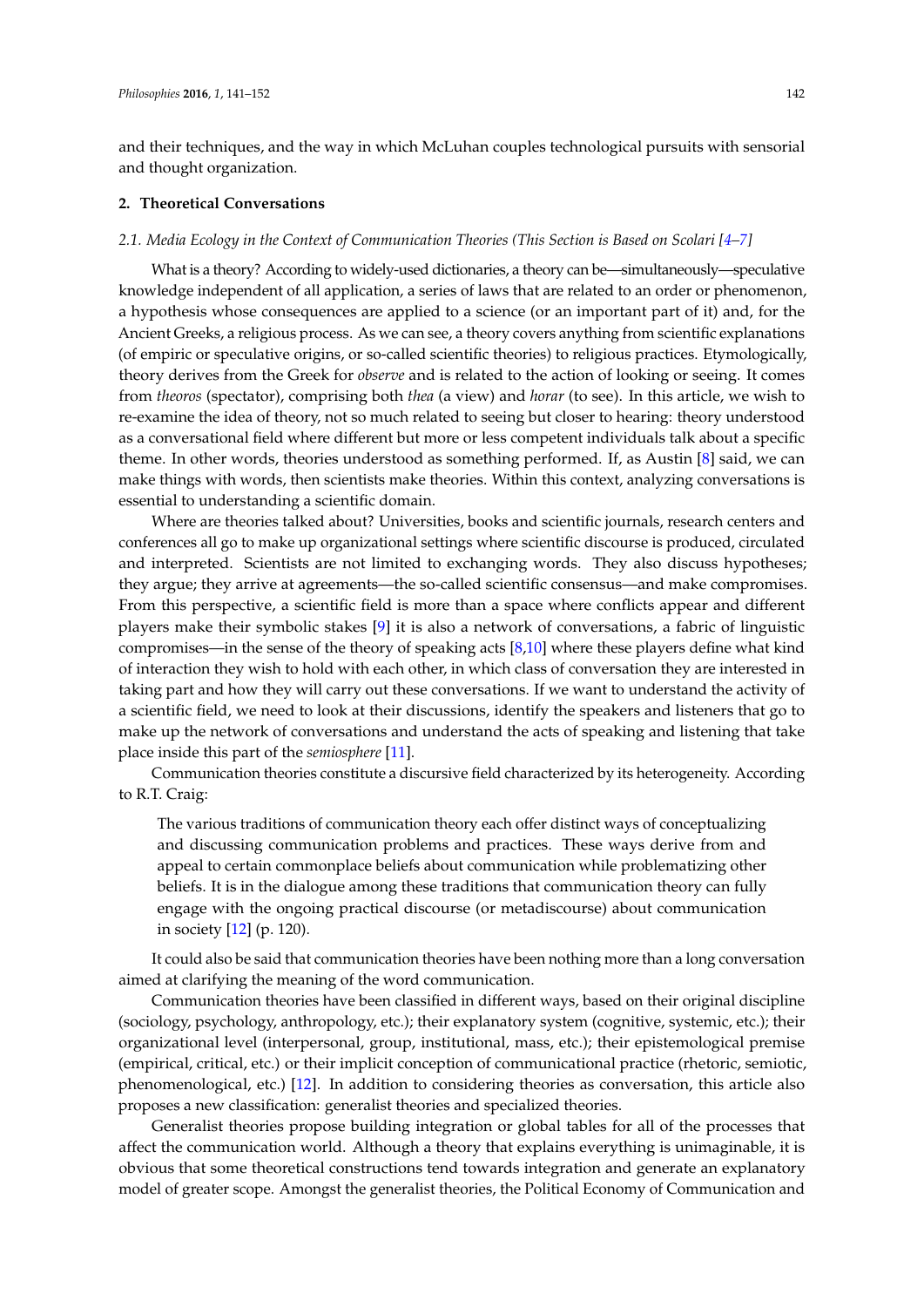Culture covers communication production, distribution and consumption processes without ignoring an analysis of cultural goods [\[13,](#page-10-10)[14\]](#page-10-11). In its own way and time, Shannon and Weaver's Information Theory also proposed a very simple explanatory generalist model, while including all communication process elements (transmitter, channel, message, receiver, etc.).

Specialized theories focus on one particular aspect or process of communication and leave others outside their explanatory model. Theories of limited effects, of news-making, agenda-setting or semiotic-textual models are a type of theoretical construction that attempts to explain a smaller area of the communication universe. On the other hand, scientific discourses on communication have always shown a tendency towards speaking about the mediums in an isolated way: studying television, radio, cinema, etc. Semiotics have also followed the same route; this is why semiotics of television, semiotics of cinema, etc., exists.

If we base ourselves on this opposition between generalist and specialized theories, it will not take us long to find media ecology amongst the former: this is an expanded theory that covers, depending on the theory-statesperson of choice, almost all aspects of communication processes, from relationships between the media and the society to the perceptive and cognitive transformations undergone by individuals after being exposed to communication technologies. On the other hand, media ecology does not focus on one medium in particular: it is a theory that covers all media in all aspects. Nor is it limited in time: its reflection starts with the transition from orality to literacy and stretches into our agitated days of digital life.

# *2.2. McLuhan and the Constitution of Media Ecology*

What can be said about Marshall McLuhan that has not already been said? McLuhan had a double effect on media ecology: on one hand, he presented an ecological viewpoint of contemporary media processes both inside and outside the scientific arena; on the other hand, his fame was also counterproductive as it eclipsed other media researchers (not only in media ecology) who worked in silence and rejected the Canadian's effervescent declarations. Within the context of 1960s mass culture, McLuhan was, undoubtedly, the paradigm of media researcher and enjoyed media fame similar to other popular icons such as Andy Warhol or Bob Dylan. This gained him no small number of enemies in academia. Such was the envy of some University of Toronto colleagues that McLuhan asked his students not to cite him in theses and dissertations to avoid reprisals [\[15\]](#page-10-12).

The consolidation of an ecological vision for media and communication ran parallel to the diffusion of ecologist ideas from the 1960s. Although the concept of media ecology was officially introduced by Neil Postman in a talk for the National Council of Teachers of English in 1968, Postman himself recognized that Marshall McLuhan had used it at the beginning of that decade, when the Canadian's brilliance was at its brightest (*The Gutenberg Galaxy* is from 1962 and *Understanding Media* from 1964). However, other researchers prefer to award the distinction of semantic coining to Postman [\[16\]](#page-10-13). Whatever the case, during his talk, Postman defined media ecology as "the study of media as environments". It can be said that Postman brought about the shift from metaphor to theory or, better yet, the journey from a purely metaphoric use of the term media ecology to the start of the delimitation of a specific scientific field. Postman fought hard for the new concept: in 1971, he created the first degree in media ecology at New York University, thereby providing media ecology with its first step towards academic institutionalization.

As has already been mentioned, the concept of media ecology was introduced by McLuhan in the context of academic conversation with his colleagues [\[15\]](#page-10-12). However, from a more general perspective, we should also acknowledge the fact that it was McLuhan who updated and integrated within one approach the ideas of some of his predecessors such as Lewis Mumford, Sigfried Giedion, Harold Innis and Eric Havelock. McLuhan never tired of insisting that the media together form a sensory atmosphere or environment (a medium) in which we all move; like a fish in water, we do not realize their existence until we stop perceiving them for some reason. His ecology is totally biased towards the perceptions of subjects: we humans model communication instruments, but they, at the same time, remodel us.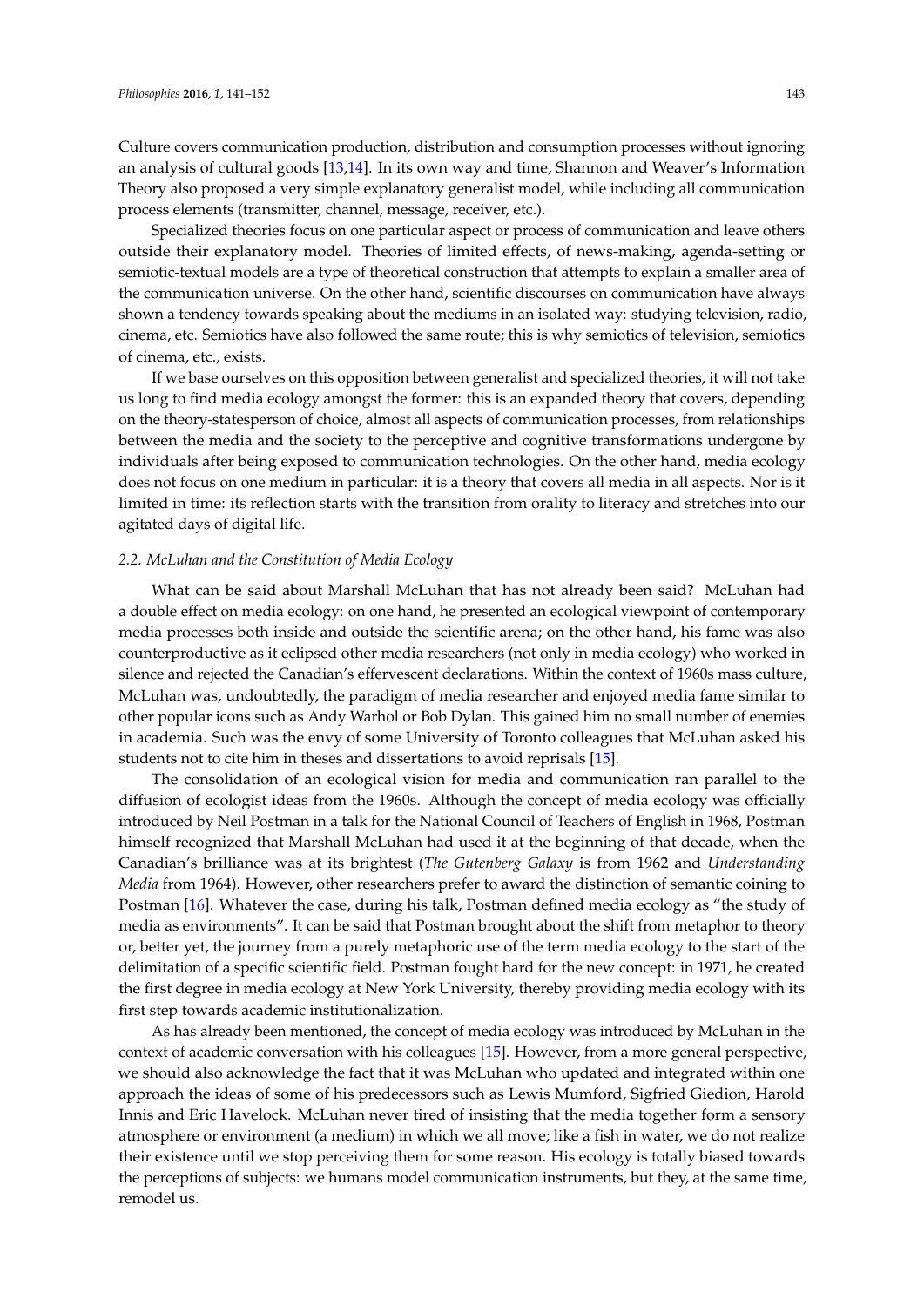Marshall McLuhan's other noticeable trait concerned his explosive forms of expression: his writing in mosaics, his ability to create unforgettable slogans and concepts—such as *the medium is the message* or *global village*—and the permanent inter-textual jump between the media, the literary and the technological make him an indispensable figure in the study of 20th century mass communication.

At the beginning of the 1990s, a decade after his death, when his detractors had forgotten about him, the appearance of the World Wide Web and the global consolidation of television channels such as MTV and CNN brought about a revival of Marshall McLuhan's ideas, a process which culminated in his canonization by *Wired* magazine (which voted him Patron Saint in its first edition in 1993).

McLuhan was back.

#### *2.3. McLuhan: The Apothegm, the Medium, the 'Method'*

As we said in the introduction, for most people, what little is remembered from Marshall McLuhan is basically a loose sentence, a sort of apothegm that mystified philosophers, sociologists, and even communication theorists since the 60s: "the medium is the message" is, as history has well demonstrated, a misunderstood sentence that has joined the cluster of statements that share the dubious fortune of becoming epigraphs and whose reach is seldom—if ever—explored in detail. Unlike what has occurred with other sentences (such as Machiavelli's alleged "the end justifies the means"), McLuhan did include this apothegm in one of his main works: *Understanding Media*: *The Extensions of Man* [\[17\]](#page-10-14). More than once, McLuhan fractured the schism drawn by the classic theories of communication, such as functionalism, between medium and message; and not only did he place them in an equivalence ratio, but he also underlined the little import of focusing on "contents" in the case of media or a machine:

Many people would be disposed to say that was not the machine, but what one did with the machine, that was its meaning or message. In terms of the ways in which the machine altered our relations to one another and to ourselves, it mattered not in the least whether it turned out cornflakes or Cadillacs [\[17\]](#page-10-14) (pp. 7–8).

As with many of his statements, McLuhan plays with his reader. His modus operandi is almost aphoristic even though his texts have the deceitful appearance of an academic essay. Reading him is enthralling as much as it is unnerving: there is not one idea that tugs on another; there is no chance to trace a hierarchy in his fallacy. In 1967, in the epigraph of the well-known text compilation done by Gerald Stearn—*McLuhan: Hot & Cool—*he already warned about himself: "I'm a probing researcher. I lack a definite standpoint or posture" [\[18\]](#page-10-15) (p. 9).

This posture irked critics and academicians and earned McLuhan the status of pseudo-thinker in that "his faith in the power of the probe allowed (him) [ . . . ] to take stabs at a wide range of topics, from the serious to the ridiculous, without necessarily compromising himself to conclusions or testing his hypotheses scientifically" [\[19\]](#page-10-16) (p. 35). On this particular point, James Carey offers:

McLuhan is beyond criticism not only because he defines such activity as illegitimate but also because his work does not lend itself to critical commentary. It is a mixture of whimsy, pun and innuendo. These things are all right in themselves, but, unfortunately, one cannot tell what he is serious about and what is mere whimsy. His sentences are not observations as assertions, but, in his own language, 'probes' [\[20\]](#page-10-17) (p. 53).

Maybe this is the sense of ambiguity felt when approaching McLuhan, as it occurred to George Steiner who, regarding the Canadian's work, maintained that reading Marshall McLuhan "is no easy task. [His texts] are full of such novelty, suggestive power, intellectual crassness, and carelessness that it is tempting to just put them aside" [\[21\]](#page-10-18) (p. 287).

Such is the fascination spawned by Marshall McLuhan's work. Perhaps precisely because, in the midst of a backdrop in which reflection is formulated so academically to the point of losing its most prominent artistic sense, it opens the possibility of thinking in a non-transcendental and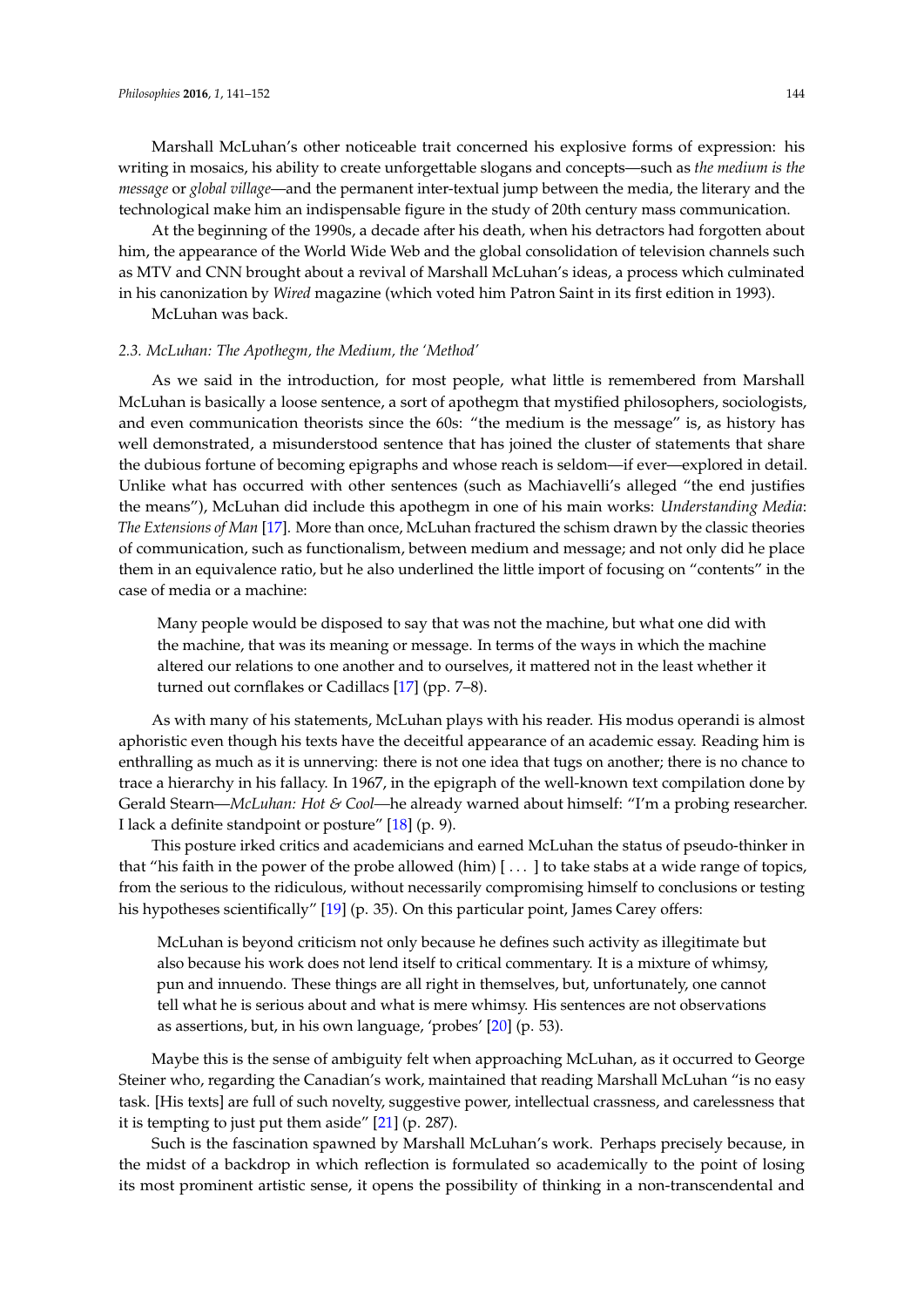non-metaphysical manner about the very condition of man and his way to inhabit the world. McLuhan opens many doors without closing any: he rudely leaps from Joyce onto news programs and, for instance, speaks of the Greek culture as though he were an expert distorting many of the texts he has read: fracturing them, making them talk, forcing them—in the most performative sense—to say something about *their* time. Here is what very well may be the point par excellence that reading McLuhan offers: *the compulsory of thinking*, the impossibility of casting anchors in a past we have petrified in the history books and also, beyond that, the need to renounce the modern promise of a future at so high a price as the loss of reflecting upon our own present is.

It is true—McLuhan was not a thinker of time, he was a thinker of space. However, not of abstract space, so many times diffused in the one we recur in our reflections. McLuhan gave a definite name to his space: *the medium*, the environment we populate, where we move, where we make sense, where our myths gain significance: *the medium* is the message.

His vision of the technical issue was, of course, beyond the merely objectional. His observations were not about one specific thing or another. His concern was not about what television or radio or cinema did *literally*; it was about the type of man they produced, about the very way in which they modeled subjectivity while spawning that *intricate background* that McLuhan—for lack of a better name called- a global village. It is odd how, half a century later, his apothegm holds as much water in communication courses classrooms and how it is repeated almost religiously when discussing new technologies, far above other apothegms much clearer and suggestive that McLuhan himself bequeathed us as "the medium is the massage". A massage that is sensory, psychological, and even physical; it was more about this what McLuhan was talking about: he cared little or not at all about the contents of media and the endeavor of a semiotics-oriented interpretation; he cared little or nothing about what was objective in the cathodic scaffolding of the television tubes. His interests were vested in the manner in which an outward reality was architecturally crafted, in ambience, in environ: this is why *the medium* is the message.

Approaching certain basic elements, it seems clearer that McLuhan's posture is intrinsically philosophical in that his starting question does not traverse only objects themselves—which we so authoritatively call *media*—but also the situation of man, who is immersed in these temporal, structuring/structured coherences that comprise the whole ecosystem where the technical system plays a part deeply set in the idea of the world's own legibility. When something appears legible to our eyes—or to our ears or fingers—what emerges is the possibility of understanding. McLuhan's question is one that seeks legibility and the ways in which a fundamental grammar to understand the world is built.

McLuhan's question is one that seeks the very way in which the world presents itself to man in the very fashion to inhabit that human world. McLuhan thought language as a form of *mass media* in that he understood that when referring to mass media, the expression does not regard the size of the audience, "but the fact that everybody becomes involved in them at the same time"  $[17]$  (p. 349). This idea of mass media is key to grasping a good deal of the statements this Canadian man makes throughout his work and to explain, at least restrictively, the presence of these media like numbers, money, clocks, housing and the motorcar, which are featured in the second part of *Understanding Media*. This is why McLuhan speaks of macro-myths like oral tradition, writing, and electricity: macro-myths that provided that necessary grammar to read the world and which showed, again, how the relationship between and technique works bi-directionally in that continuous tension generated by thinking of the technical systems as structuring and, simultaneously, structured. If we wanted to read the idea of the macro-myth, in other words, we could state that it is the foundation upon which the inherently poietic configurations and mutations of the technological are structured. Quoting McLuhan, "it is the framework that changes with every new technology and not only the picture within the frame" [\[22\]](#page-10-19) (p. 273). The *medium* is the message.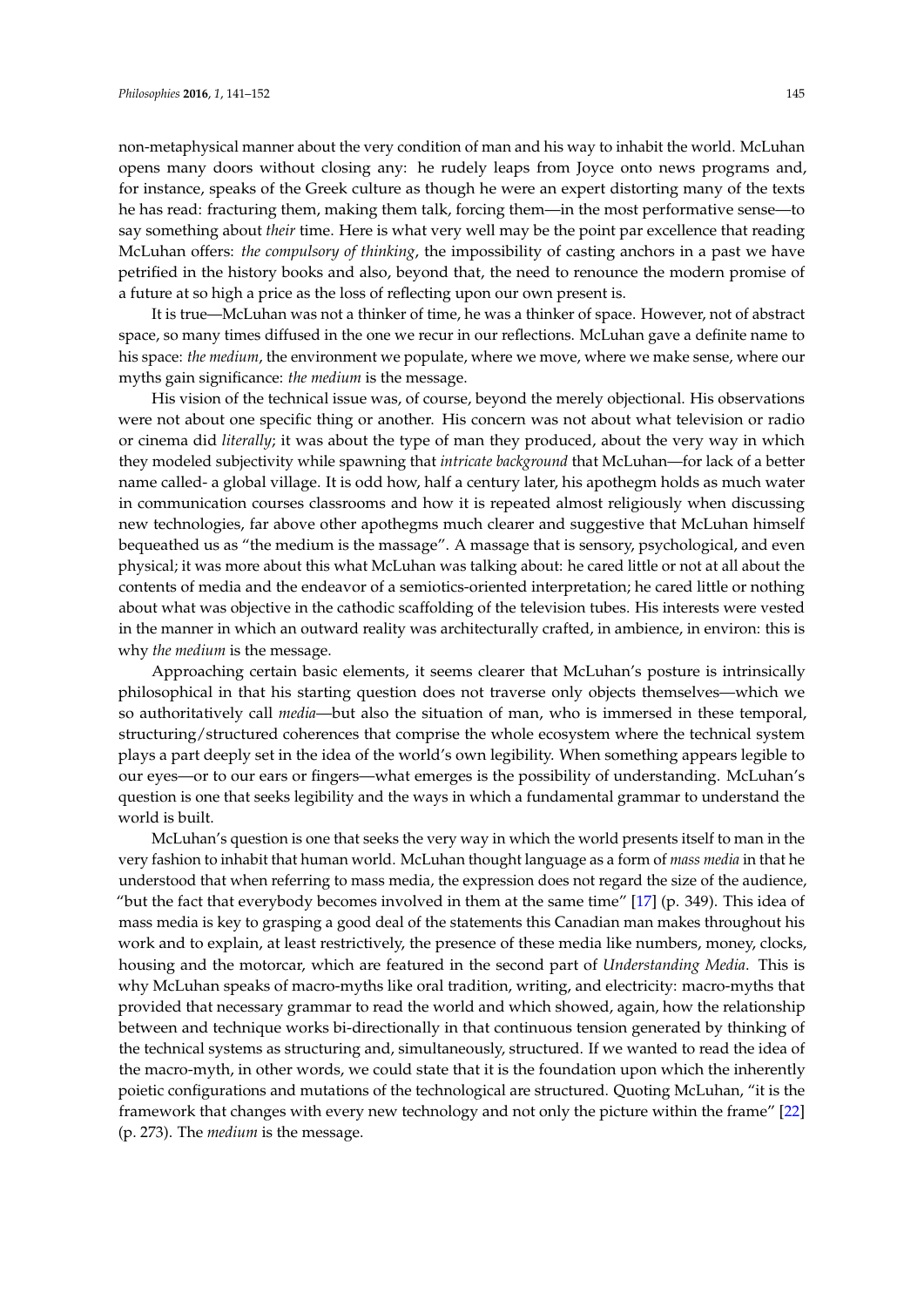# **3. McLuhan's Vision of History**

McLuhan proposed a singular vision of history chained to the dominant communication technology, and spelled out a tripartite view in which each stage was outlined clearly. From the idea of *tribal cultures*, McLuhan drove his reflection through what he called the *Gutenberg galaxy*, to arrive ultimately to his provoking *global village*: "As electrically contracted, the globe is no more than a village"  $[17]$  (p. 5).

Of course, there are many criticisms that could be made of McLuhan's vision of history. The first, and possibly the most common—and, at the same time, the weakest—is the possibility of falling in a manner of technological determinism. The second would have to deal with the potential linearity that can be glimpsed in his proposal and that should be placed alongside certain notions, today under scrutiny, such as those of modernity and progress, anchored to a linear vision of history.

Beyond these criticisms that stem from *cultural and subaltern* studies, the main issue here is related to the resurfacing of the figure of McLuhan. Despite how suggestive his ideas are about the new orality and post-literacy that would identify the *global village* are, it would be little less than folly to imagine that the Canadian thinker had fathomed something similar to the reality we inhabit today. Nevertheless, the idea of interconnection and environment reduction are key when it comes to understanding the *sensorium* in which we unfurl every day. The cultural forms "turn upon us instantly and continually" [\[23\]](#page-10-20) (p. 14), and the electric circuits have upset the experience had with time and space.

McLuhan focused his attention on how mutation in technology (communication technology, especially) generated changes in the ways to inhabit the world, to relate to oneself and the others; he analyzed the inherent changes of the 20th-century man's subjectivity and, abandoning an early position in line with the Frankfurt School, little by little he begins to realize the necessity of understanding technology not as an alienating device, but as an extension of both mind and body.

This is when the problematic notion of *medium* comes into play which, in lighter readings done regarding McLuhan, inaccurately tends to be identified quite simply as *mass media of communication*. While a great deal of the support of the McLuhanian reflections deals with communication, as well as the notion of *medium*, seen as a mere externality in certain reading, here it is insufficient.

#### *3.1. Medium (I)*

It becomes necessary to tread certain paths that McLuhan himself has begun to make evident when he puts forward the idea of *medium*. Yes, it is tempting to limit the McLuhanian proposal to a kind of *new media* analysis; this is, however, reductionist as long as the proposed analysis pertains to any technology that, by its own virtue, becomes an extension of the body or the mind. McLuhan's idea of *medium* should be conceived as resorting to a more extended conception of the meaning of the word itself. That is to say, the very idea of *means of communication* (or transport) is underlying the consideration of *medium* as a tool that allows reaching a certain goal; here, it is a profoundly instrumental and artefactual view of the *medium*, which immediately turns it into something external to the subject giving it use. As pointed out by Lewis Lapham in the introduction to *Understanding Media*, two fundamental premises support a great deal of McLuhan's proposal:

- (1) We become what we behold
- (2) We shape our tools, and, thereafter, our tools shape us

Here we need to point out that the latter claim is not to be found, word by word, in any of McLuhan's work. We have included it, because we agree with Kuskis, who pointed out, that "it was actually written by Father John Culkin, SJ, a Professor of Communication at Fordham University in New York and friend of McLuhan. Although the quote is Culkin's, I would argue that the idea is McLuhan's, as it comes up in an article by Culkin about McLuhan: Culkin, J.M. (18 March 1967). A schoolman's guide to Marshall McLuhan. Saturday Review, [\[24\]](#page-11-0) (pp. 51–53, 71–72). The idea presented in the quote is entirely consistent with McLuhan's thinking on technology in general".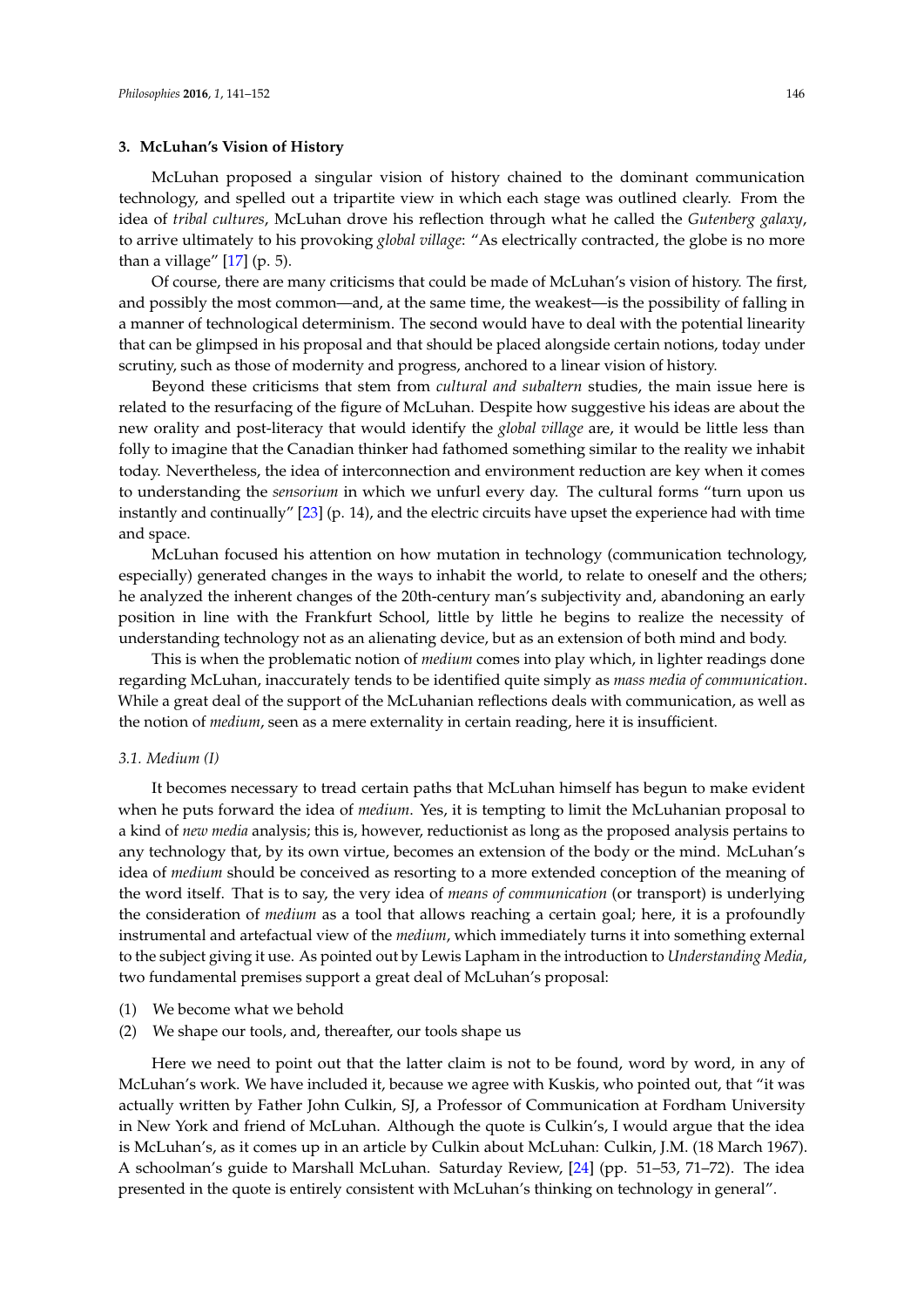From this double starting point, the externality of the medium and the overlapping duality in the medium-user relationship turn out to be problematic. Nevertheless, and as said a few lines above, it is necessary to broaden the semantic spectrum in which the notion of *medium* is to be worked on, not so much as to find a definition as to seeking to approach some more of McLuhan's intentions. Thus, a first starting point would deal with the possibility to think the medium as more of a system of nature, as a physical-cultural space in which certain events take place. Indeed:

McLuhan examines the *diktats* of two technological revolutions that overthrew a settled political and aesthetic order: first, in the mid-fifteenth century, the invention of printing with movable type, which encouraged people to think in straight lines and to arrange their perceptions of the world in forms convenient to the visual order of the printed page; second, since the late nineteenth century, the new applications of electricity (telegraph, telephone, television, computers, etc.), which taught people to rearrange their perceptions of the world in ways convenient to the protocols of cyberspace. Content follows form, and the insurgent technologies give rise to new structures of feeling and thought [\[17\]](#page-10-14) (pp. xi–xii).

In this state of affairs, McLuhan's ideas revolve little or not at all around a relationship of opposition between the medium as an artifact and the subject as user; instead, what he proposes is better said, a redefinition of *medium* that would have to clear two initial checkpoints; the impossibility of (i) conceiving man as a being isolated from his technological prostheses (I am still not convinced whether this last expression is a redundancy, and it is one of the key points of this work); and (ii) thinking the subjectivity outside of the technological revolutions that accompany it.

Stiegler [\[25\]](#page-11-1) had already shown that, although there is a tendency of referring to technological determinism with disdain, it is unquestionable that the introduction of certain kinds of artifacts in social life has consequences that cannot be overlooked. Suffice it to think about the changes in the production of subjectivity caused by industrial capitalism, given the following rearrangement of time and space. Beyond the alienating background of technologies (particularly, those of communication and information) that Frankfurt, led by Adorno, tried to uphold, the problem with McLuhan is that he makes us consider technology on a more complex scale, and almost always in terms of revolutions. Here springs the importance of rethinking the idea of *medium* in McLuhan which, and just as he himself announced, is a sort of agent that makes something occur. Let us make a brief catalog of the ideas exposed thus far:

- (a) It is necessary to rethink the notion of the medium in McLuhan's proposal because its traditional reading, in which it is tacitly understood as a *means of communication* (or what we often just call *media*), is insufficient to account for the very reaches of the proposal.
- (b) Once a greater conceptual clarity is sought, the revision of the concept can be supported by adjacent notions: prosthesis and incorporation.
- (c) If thinking within the notions explained in point *b* is taken as a methodological possibility, it is possible to consider a reconfiguration of the notion of medium that overcomes the externality and artefactuality seemingly used by traditional readings of McLuhan to address it.

Thus, the current-time relevance of McLuhan is based on the fact that he allows us to approach technology in an unprejudiced manner and to understand the current process of subjectivism. Culkin´s (or McLuhan's) proposal 2, which we remembered from a Lapham stance, allows for a better explanation of this last item: the relationship with technology is bi-directional and it becomes problematic to talk, in that sense, about a technological determinism. This is a good moment to recall that, for McLuhan, technology (mass media of communication, for example) restructures time and space and, therefore, it cooperates in the configuration of intersubjective social relationships. Thus, with a less deterministic view than McLuhan attributed to himself, his work continues to be full of ideas.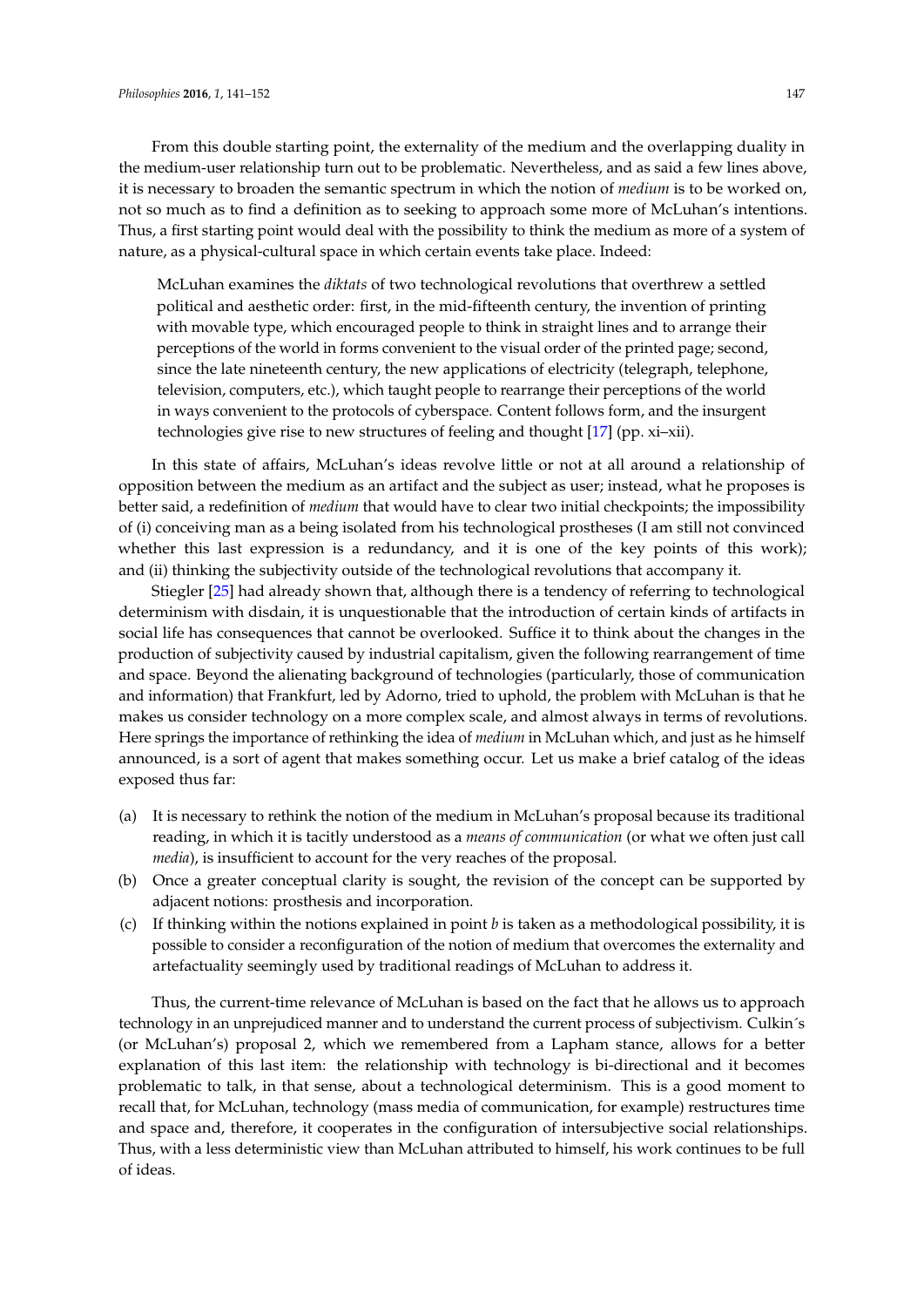McLuhan offers an interesting analysis of the way in which the introduction of the telegraph transformed human intersubjective relations. He reminds us that, like the telephone, the telegraph makes us continually present and accessible to other persons for communicative relations. The technical medium of the telegraph, for instance, allows us to maintain intimate social relations across time and space, while also structuring those relations. In short, the telegraph does not govern the cultural content of our personal messages, but it does play some part in helping to form them [\[26\]](#page-11-2) (p. 131).

# *3.2. Medium (II)*

Considering this, the *culture-based* criticism of the technological determinism is not, for us, strong enough to invalidate McLuhan's proposal, as Williams and Hall (here, we heed to Stevenson's references [\[26\]](#page-11-2)—in actuality, there are many more spots of criticism) have tried to demonstrate by highlighting the eminently technical character of their attempt to explain media. Even though McLuhan's concern is technical, it is not strictly artefactual since it introduces reflection in the world of life and retrieves, as seen above (in the case of the telegraph) the idea of intersubjective relationships. Ultimately, when McLuhan ascertained that *the medium is the message*—and this will be one of the key fulcrums within the hypothesis that this text expounds—he made us rethink both the notion of *medium* and that of *message* which, as McLuhan says:

In a culture like ours, long accustomed to splitting and dividing all things as a means of control, it is sometimes a bit of a shock to be reminded that, in operational and practical fact, the medium is the message. This is merely to say that the personal and social consequences of any medium—that is, of any extension of ourselves—result from the new scale that is introduced into our affairs by each extension of ourselves, or by any new technology [\[17\]](#page-10-14) (p. 7).

Certainly, this first explanation given by McLuhan is not clear enough to fully understand the outreach of the statement, but it at least provides a key element to grasp the relationship existing between man and technology, and it fosters a step beyond in the understanding of the notions of medium and message, detaching them from their traditional semantic universes of *artefactuality* (transmitter of) and *informationality* (transmitted in) by redefining the traditional ideas of medium and message and placing them inside the same equation, McLuhan took a momentous step towards understanding the reach of technology related to man, and he managed to architect a type of primal technological phenomenology.

Thus, the main problem has to do with the necessity to rethink McLuhan from a somewhat more problematic analysis stand and to include, in this exploration, certain conceptual tools that have been used, particularly, by the philosophy of technology. We do not mean by this that the approaches to McLuhan made by other disciplines, such as sociology or communication studies, are not as valid, but it is evident that this is a figure almost unexplored and sadly reduced to a misunderstood quote.

#### *3.3. From Heidegger's Hammer to McLuhan's Prosthesis*

It would be worthwhile, then, to rethink McLuhan's idea of *medium* from the primal technological phenomenology and, once outlined, go further, aiming for certain places not often visited by McLuhan's work; here, we mean, yes, the idea of media as extensions of man, but from the dialectic extension/(self)-amputation, the Canadian sketches and blazes a trail to think, upstream at least, in a possible reading of the idea from the prosthetic.

Perhaps once in the 21st century, the prosthetic issue as an essential part of the contemporary subjectivity is not particularly novel. In effect, we are everyday more used to complementing ourselves with a growing number of prostheses so that, little by little, we have begun to forget their existence. However, certain reflections by Heidegger thunder in here, at least in part: when an artifact, a hammer, is broken and it no longer performs its functions, it is thematized, it is brought to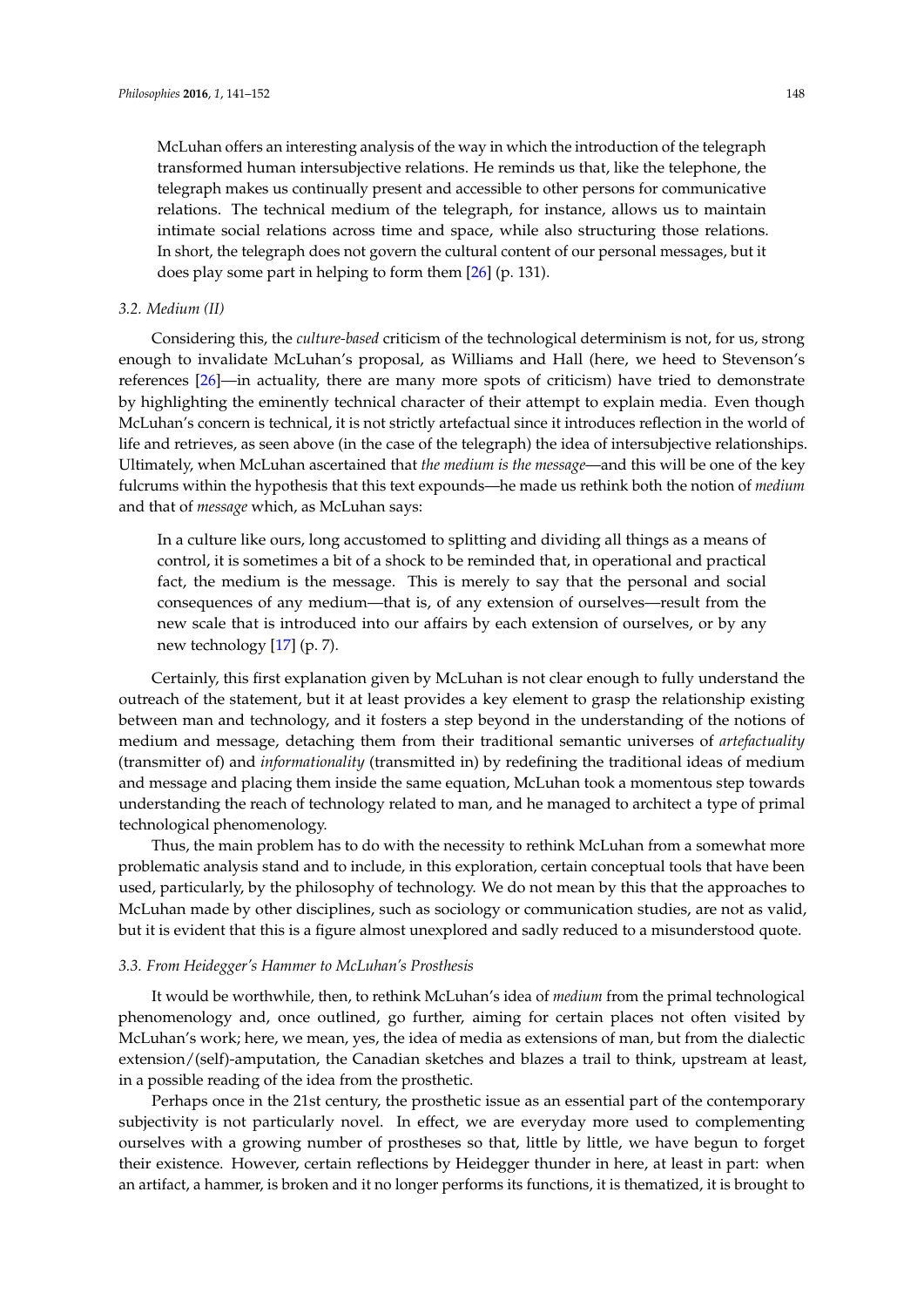light in its absence. Ihde says, precisely regarding the hammer: "Heidegger's hammer in use displays an embodiment relation. Bodily action through it occurs within the environment. But broken, missing, or malfunctioning, it ceases to be the means of praxis and becomes an obtruding *object* defeating the work Project" [\[1\]](#page-10-0) (p. 544).

The objectivity that Heidegger talks about is related to a point key to understanding the relationship between man and technologic artifacts: their complementarity. In a first encounter, this statement could seem somewhat excessive; however, suffice it to recall the idea that McLuhan proposed above regarding the relationship of bi-directional construction between men and tools. In spite of this, Heidegger's point is much stronger since it forces rethinking the very conception we have of technology. Let us take Heidegger's proposal a bit further.

When technologic devices are considered, they are thought of as objects; with Heidegger, it is clear that regarding these devices as objects can never precede the relationship with them. *What is useful becomes an object the moment it stops being useful*, when it is thematized, when, for instance, we realize we are missing it and we are at odds due to this lack. Another important point to highlight is the fact that the cluster of the useful things necessarily redirects us to man, the entire group is in a constant relationship with man. "The work produced refers not only to the 'towards-which' of its usability and the 'whereof' of which it consists: under simple craft conditions it also has an assignment to the person who is to use it or wear it" [\[2\]](#page-10-1) (p. 100).

The whole cluster of useful things refers us, finally, to man; this computer is useful to me to write this text, the printer for me to print it out, the shower for me to clean myself every morning, the towel is useful for me to dry, the watch to tell the time. "Thus along with the work, we encounter not only entities ready-to-hand but also entities with Dasein's kind of Being-entities for which, in their concern, the product becomes ready-to-hand" [\[2\]](#page-10-1) (p. 100).

If this intuition that oscillates between the proposal of McLuhan, Ihde and Heidegger is plausible, the path to tread for us to more safely approach the idea of the prosthetic becomes clearer.

The first stage on which to stand at the moment of formulating the problematic has to do with the way in itself in which the prosthetic has been gaining terrain in the philosophic discourse, and that it implies, for starters, the necessity to assume the pressing metaphoric nature of the term, in opposition to its more literal uses which pertain to fields like medicine and biotechnology. Nevertheless, as Quintanilla [\[27\]](#page-11-3) and Kline [\[28\]](#page-11-4) have previously demonstrated, at the moment of considering technology, it needs to be detached from its purely artefactual condition; in some way, this was an idea present in Heidegger's *The Question Concerning Technology* [\[3\]](#page-10-2) and his plea for the non-instrumentalization of reflection. Thus, and treading the paths cleared by technologies in the last eighty years, the idea of a world increasingly colonized by the artificial is less strange day by day, even if the distinction between natural and artificial is not so obvious as it would appear from the mere definition (About this, see Broncano [\[29\]](#page-11-5) and Féher [\[30\]](#page-11-6).). Nowadays, it would be folly to overlook the role of technology as a key component in the contemporary subjectivity. McLuhan was accused of technological determinism and of not being able to make a cultural reading of his reality, when considering technology constitutes one of the core facets of thought regarding culture: from production to usage, appropriation and incorporation (through key notions of *hegemony* and *ideology*).

Then, when we consider that McLuhan's extensions can be thought of from the idea of prosthesis, we are considering that:

- (1) The problem of the idea of *medium* is not in the device itself;
- (2) All reflection on technology refers to the impact it has on man;
- (3) This impact may or may not be conscious, depending on the degree of appropriation.

These three base hypotheses bring up the sometimes-provoking statements that McLuhan makes regarding the figure of Narcissus (Suffice it to succinctly recall the story of Narcissus: beautiful child to the nymph Liriope, he met his demise by not being able to abide his own beauty upon seeing his image reflected in a pond. Some versions of the story state that he died then and there, anguished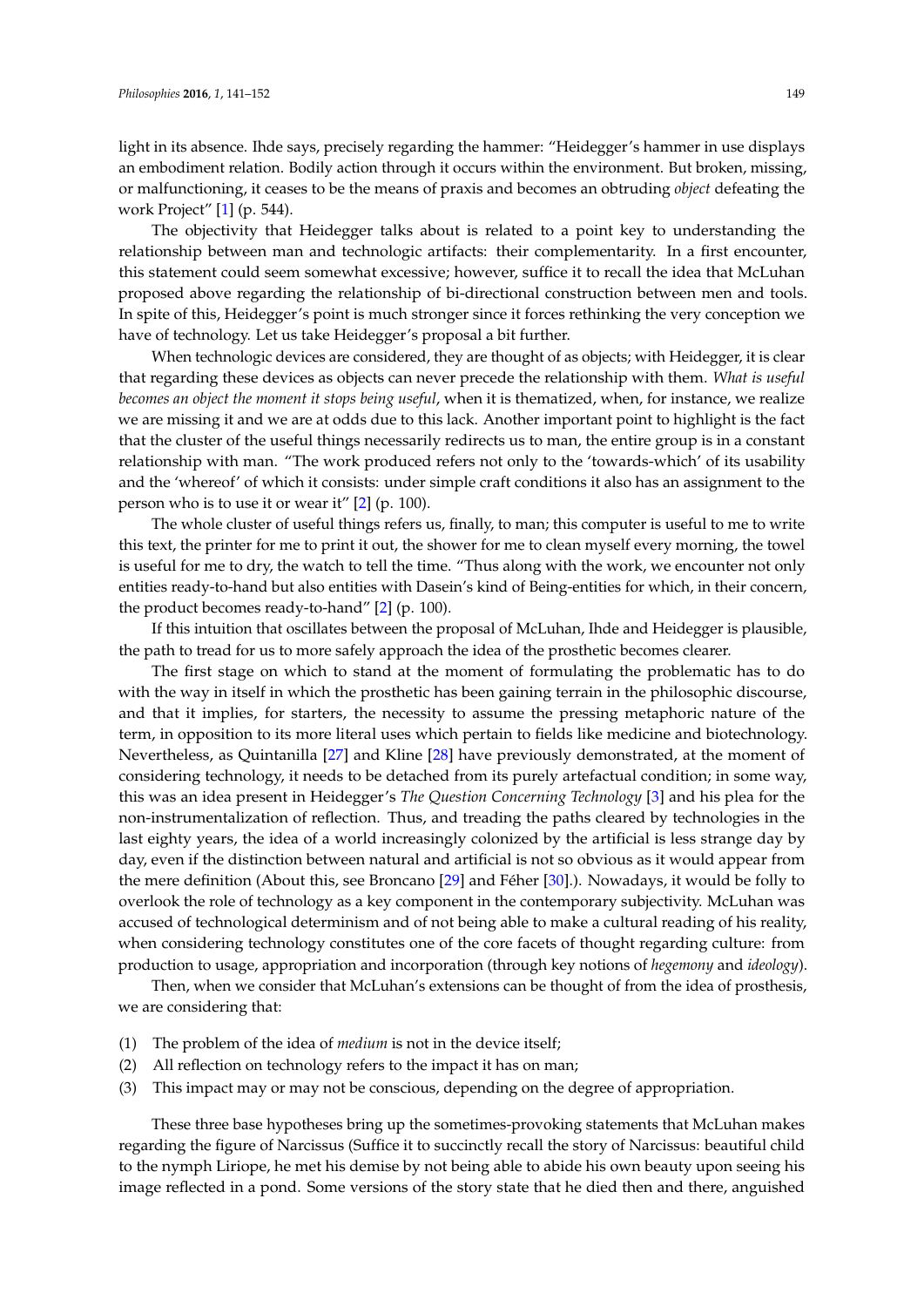by the mere contemplation; others claim that he drowned as he plunged into the waters seeking to embrace his one likeness; this latter is the one followed by McLuhan.), as narcosis. This *narcosis* or numbness that McLuhan mentions is profoundly suggestive since it portrays a dialectic seldom visited in his work: the dialectic extension/(auto)-amputation.

## *3.4. Narcissus*

The sad end of Narcissus has little or nothing to do, as the most go-to versions of the story have it, with being in love with oneself. McLuhan points out the numbness produced by his own image reflected in the water, as a metaphor of the dialectic movement that technology entails. McLuhan states:

It is, perhaps, indicative of the bias of our intensely technological and, therefore, narcotic culture that we have long interpreted the Narcissus story to mean that he fell in love with himself, that he imagined the reflection to be Narcissus!

Physiologically there are abundant reasons for an extension of ourselves involving us in a state of numbness. Medical researchers like Hans Selye and Adolphe Jonas hold that all extensions of ourselves, in sickness or in health, are attempts to maintain equilibrium. Any extension of ourselves they regard as "auto-amputation," and they find that the auto-amputative power or strategy is resorted to by the body when the perceptual power cannot locate or avoid the cause of irritation. Our language has many expressions that indicate this self-amputation that is imposed by various pressures. We speak of "wanting to jump out of my skin" or of "going out of my mind", being "driven batty" or "flipping my lid". And we often create artificial situations that rival the irritations and stresses of real life under controlled conditions of sport and play. While it was no part of the intention of Jonas and Selye to provide an explanation of human invention and technology, they have given us a theory of disease (discomfort) that goes far to explain why man is impelled to extend various parts of his body by a kind of auto-amputation [\[17\]](#page-10-14) (p. 42).

With this idea, McLuhan managed to begin to elucidate the drive of man (western, at first) for those extensions of the body, which, in turn, constitute profound amputations. Hence, even in the starting metaphoric setting (One of the hypotheses that would need refining has to do, precisely, with the fact that McLuhan's propositions at this point are not necessarily metaphoric.), the prosthetic boost in McLuhan drives down a road that is openly complex and forces us to bring the Canadian thinker out off the commonplace in which he is trapped. Here, it would seem that this dialectic opens the doors to think of McLuhan phenomenologically and to arrange an interpretation that, as Scott Lash has already said, lets us see:

For McLuhan, subjects and objects fuse. The media are the 'extensions of man'. More generally, technology is the extension of man. To say 'the medium is the message' is to say that the technology is the content. But this is not technological determinism because McLuhan disputes linear causation and hence any sort of determinism. Linear causation belongs to the Gutenberg age and the phonetic alphabet. When technology, when the media, are extensions of the central nervous system, linear causation is deserted for a flattened, immanent world [\[31\]](#page-11-7) (p. 178).

## **4. Conclusions**

For McLuhan, the problem with technique was, of course, beyond the mere object or element. His reflections had nothing to do with *this* or *that* specific thing. He was not concerned about what television, radio or film were *exactly* doing, but rather the type of person that they were engendering, based on the way they modeled the human being through a collective subjectivity that McLuhan deemed—for lack of a better term—the global village. It is strange how, after the turn of half a century, his statement remains as current in communication courses and how religiously it is repeated whenever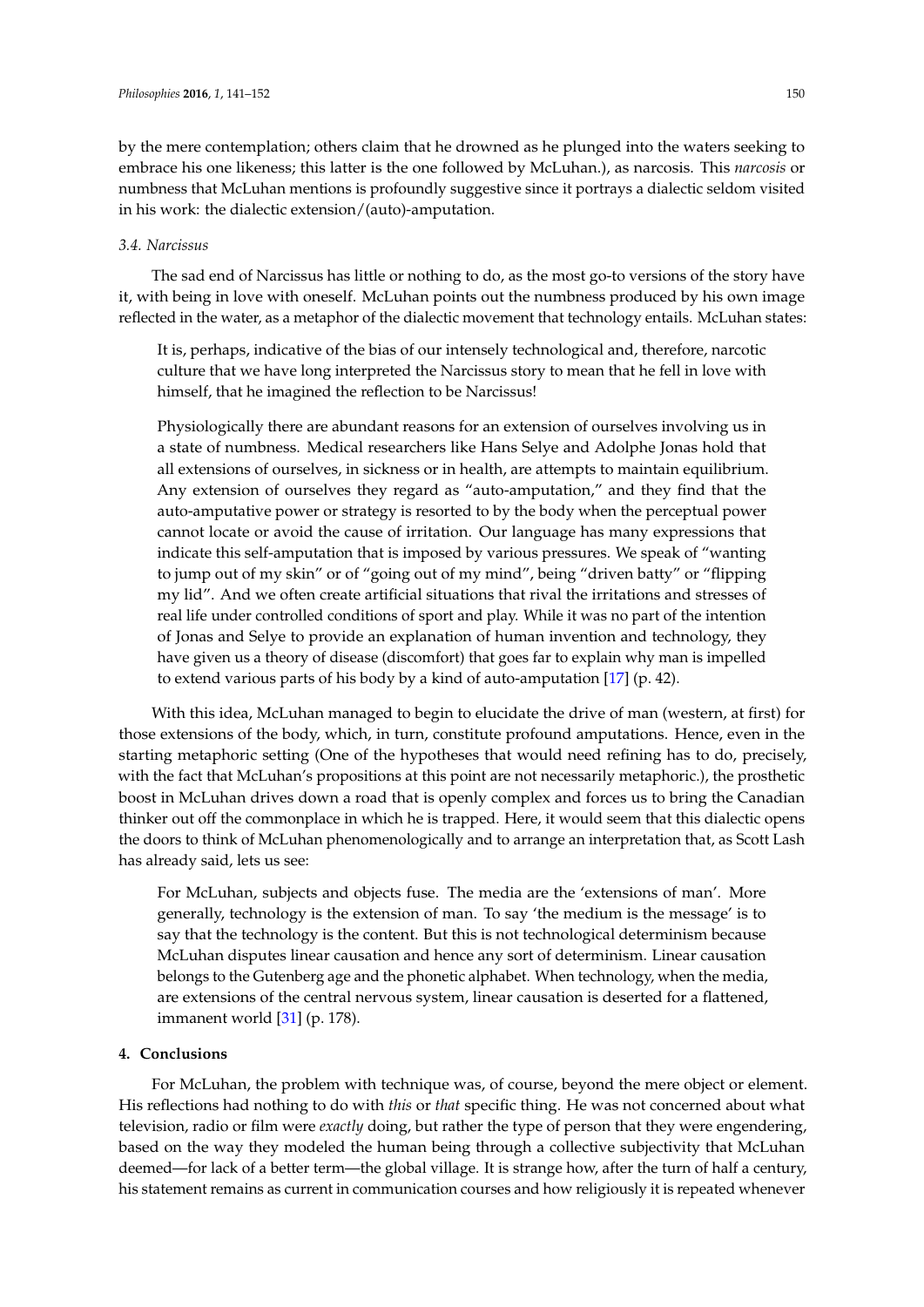talking about *new* technologies, far more often than clearer and more suggestive proposals, such as McLuhan's own "the medium is the massage"—a sensory, psychological, and even physical massage. Those ideas were far closer to McLuhan's own concepts. Even if we can read and recover McLuhan's contributions from a semiotic perspective [\[32\]](#page-11-8) he was not interested in the content of media, much less so in the interpretation of the semiotic enterprise. McLuhan had little to no interest in the cathodic tubes of TV as a networked object. His interests focused on the way in which a whole reality was construed outwards, surrounding everything, an environment: that is why the *medium* is the message. This is far from a contradiction or a senseless equation, as many tend to argue. McLuhan, the old Canadian professor, was presenting us with a unique opportunity *to conceive the content of media output as irrelevant*. In other words, he was trying to forego the question about *what does it say* and address the macro-effect of technology in our ways of thinking as human beings: the changes in syntax and semantics, and changes in the perception of the self and others.

**Author Contributions:** The authors contributed equally.

**Conflicts of Interest:** The authors declare no conflict of interest.

# **References**

- <span id="page-10-0"></span>1. Ihde, D. Phenomenology of Technics. In *Philosophy of Technology: The Technological Condition*; Scharff, R.C., Dusek, V., Eds.; Blackwell: Oxford, UK, 2006; pp. 540–560.
- <span id="page-10-1"></span>2. Heidegger, M. *Being and Time*; Blackwell: Oxford, UK, 2001.
- <span id="page-10-2"></span>3. Heidegger, M. *The Question Concerning Technology, and Other Essays*; Harper Collins: New York, NY, USA, 2013.
- <span id="page-10-3"></span>4. Scolari, C.A. *Hipermediaciones. Elementos para una Teoría de la Comunicación Digital Interactiva*; Gedisa: Barcelona, Spain, 2008.
- 5. Scolari, C.A. Mapping conversations about new media: The theoretical field of digital communication. *New Media Soc.* **2009**, *11*, 943–964. [\[CrossRef\]](http://dx.doi.org/10.1177/1461444809336513)
- 6. Scolari, C.A. Media ecology. Map of a theoretical niche. *Quad. CAC* **2010**, *34*, 17–25.
- <span id="page-10-4"></span>7. Scolari, C.A. Media ecology: Exploring the metaphor to expand the theory. *Commun. Theor.* **2012**, *22*, 204–225. [\[CrossRef\]](http://dx.doi.org/10.1111/j.1468-2885.2012.01404.x)
- <span id="page-10-5"></span>8. Austin, J.L. *How to Do Things with Words: The William James Lectures Delivered at Harvard University in 1955*; Clarendon Press: Oxford, UK, 1962.
- <span id="page-10-6"></span>9. Bourdieu, P. El campo científico. In *Intelectuales, Política y Poder*; Eudeba: Buenos Aires, Argentina, 1999.
- <span id="page-10-7"></span>10. Searle, J. *Speech Acts*; Cambridge University Press: Cambridge, MA, USA, 1969.
- <span id="page-10-8"></span>11. Lotman, J. On the semiosphere. *Sign Syst. Stud.* **2005**, *331*, 205–229. [\[CrossRef\]](http://dx.doi.org/10.2753/RPO1061-0405270140)
- <span id="page-10-9"></span>12. Craig, R.T. Communication theory as a field. *Commun. Theory* **1999**, *9*, 119–161. [\[CrossRef\]](http://dx.doi.org/10.1111/j.1468-2885.1999.tb00355.x)
- <span id="page-10-10"></span>13. Mosco, V. *The Political Economy of Communication*; Sage: London, UK, 2009.
- <span id="page-10-11"></span>14. Golding, P., Murdock, G. (Eds.) *The Political Economy of the Media*; Elgar Reference Collection: Cheltenham, UK, 1997; Volume 2.
- <span id="page-10-12"></span>15. Morrison, J. Marshall McLuhan: The modern Janus. In *Perspectives on Culture, Technology and Communication: The Media Ecology Tradition*; Lum, C.M.K., Ed.; Hampton Press: Cresskill, NJ, USA, 2006.
- <span id="page-10-13"></span>16. Lum, C.M.; Notes, K. Toward an Intellectual History of Media Ecology. In *Perspectives on Culture, Technology and Communication: The Media Ecology Tradition*; Lum, C.M.K., Ed.; Hampton Press: Cresskill, NJ, USA, 2006; pp. 1–60.
- <span id="page-10-14"></span>17. McLuhan, M. *Understanding Media: The Extensions of Man*; The MIT Press: London, UK; Cambridge, MA, USA, 2002.
- <span id="page-10-15"></span>18. Stearn, G. (Ed.) *McLuhan: Caliente y Frío*; Editorial Sudamericana: Buenos Aires, Argentina, 1973.
- <span id="page-10-16"></span>19. Terrence Gordon, W. *McLuhan for Beginners*; For Beginners: Danbury, CT, USA, 2012.
- <span id="page-10-17"></span>20. Marchessault, J. *Marshall McLuhan*; Sage: London, UK, 2005.
- <span id="page-10-18"></span>21. Steiner, G. *Linguagem e silêncio. Ensaios sobre a crise da palavra*; Schwarcz: São Paulo, Brazil, 1988.
- <span id="page-10-19"></span>22. McLuhan, E., Zingrone, F. (Eds.) *Essential McLuhan*; Basic Books: New York, NY, USA, 1995.
- <span id="page-10-20"></span>23. McLuhan, M.; Fiore, Q. *The Medium is the Massage: An Inventory of Effects*; Ginko Press: Corte Madera, CA, USA, 2001.